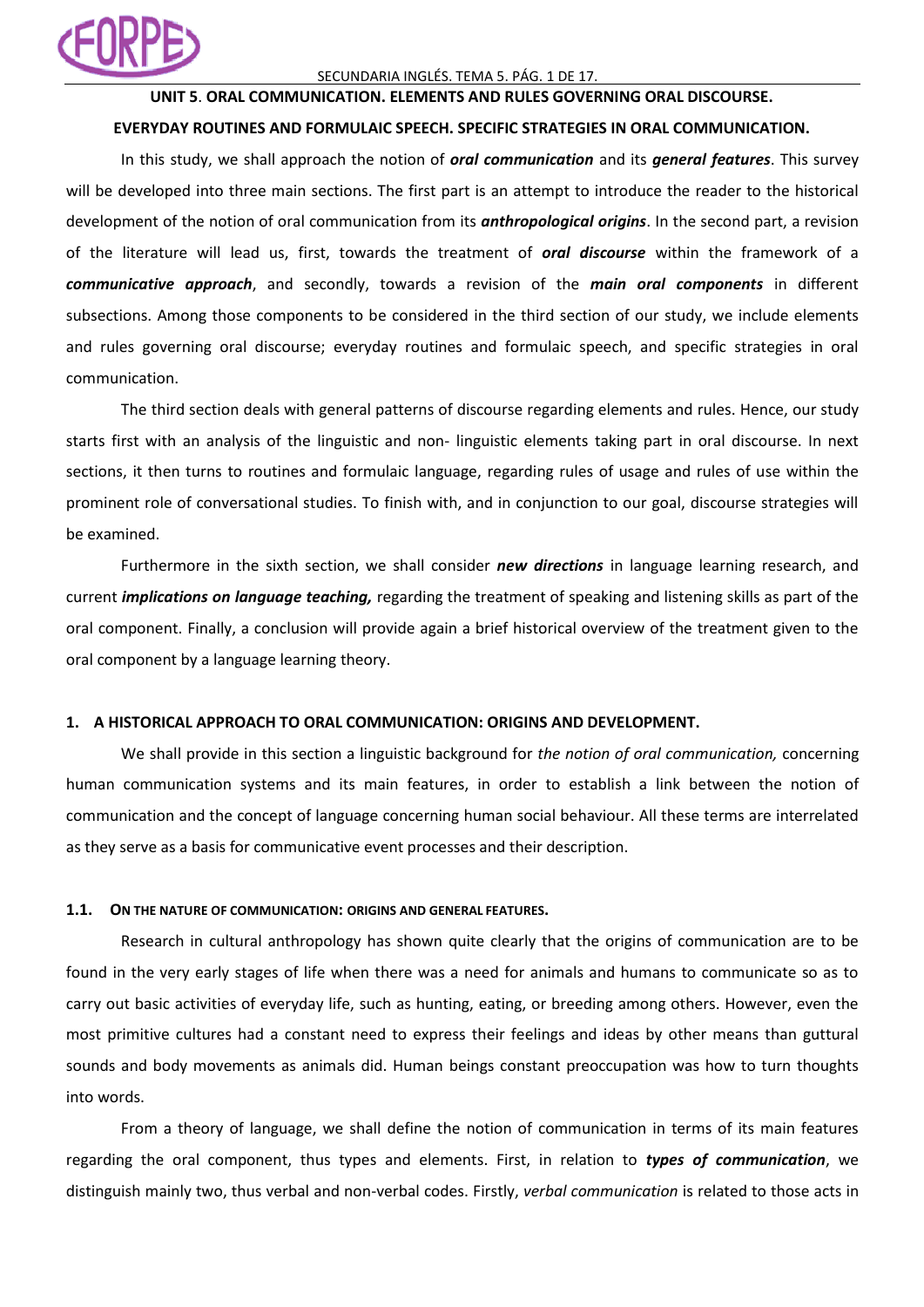

SECUNDARIA INGLÉS. TEMA 5. PÁG. 2 DE 17.

which the code is the *language,* both oral and written. Thus, giving a speech and writing a letter are both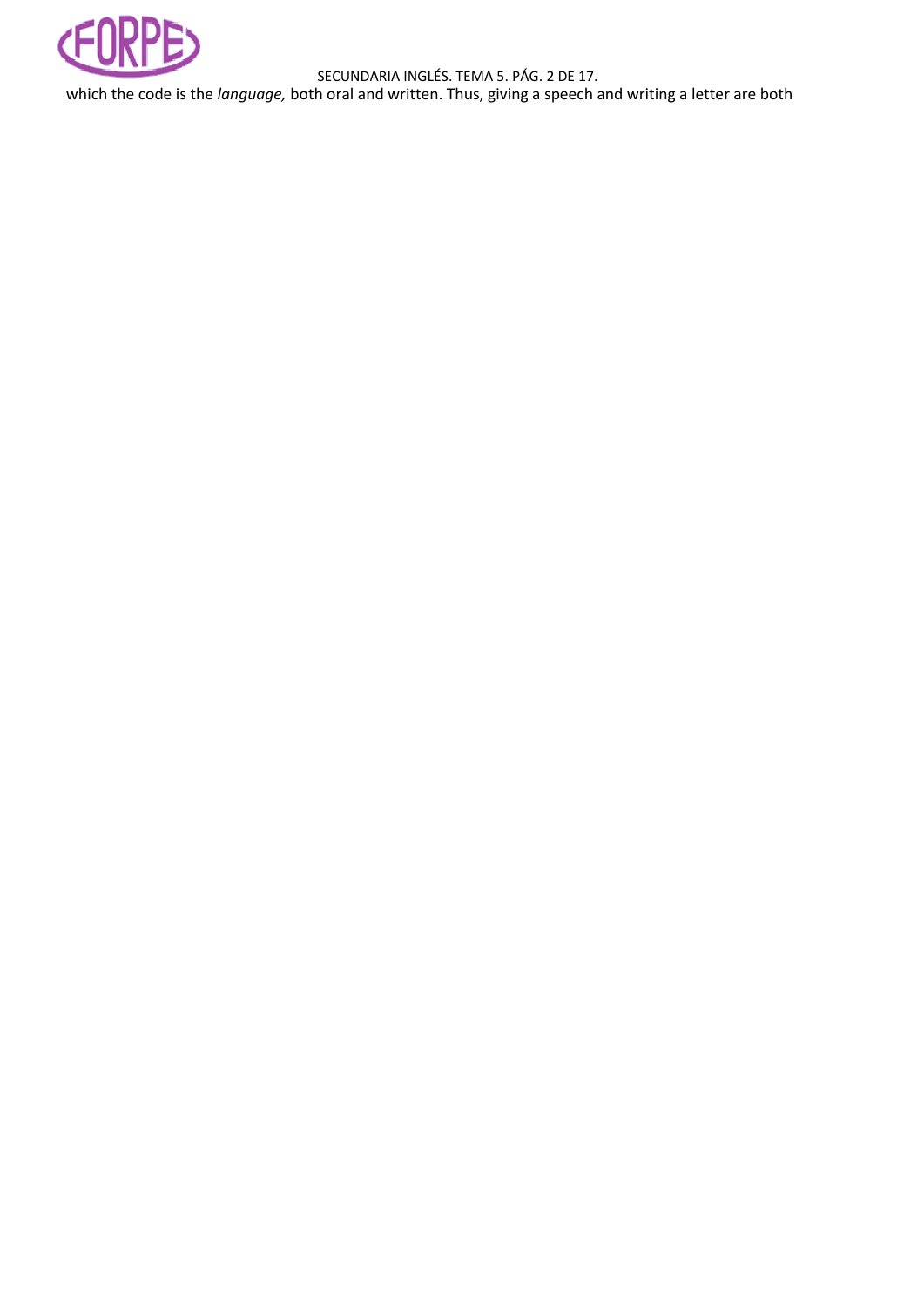### SECUNDARIA INGLÉS. TEMA 5. PÁG. 3 DE 17.

instances of verbal communication. Secondly, when dealing with *non-verbal* devices, we refer to communicative uses involving visual and tactile modes, such as kinesics, body movements, and also paralinguistic devices drawn from sounds (whistling), sight (Morse) or touch (Braille). According to Goytisolo (2001), the oral tradition in public performances involves the participation of the five senses as the public sees, listens, smells, tastes, and touches.

Thirdly, regarding *elements* in the communication process, we will follow the Russian linguist Roman *Jakobson* and his productive model on language theory which explains how all acts of communication, be they written or oral, are based on *six constituent elements* (1960)*.*

Briefly, according to Jakobson, *the Addresser/encoder* (speaker) *sends a Message* (oral utterance) *to the Addressee/ decoder* (listener)*. Messages are embedded in or refer to Contexts which the Addressee must be able to grasp and perhaps even verbalize. The Addresser and Addressee need to partially share a Code* (language as verbal, and symbols as non-verbal devices) *between them, that is, the rules governing the relationship between the Message and its context; and the Message is sent through a physical channel (air) and Contact, a psychological connection, is established between Addresser and Addressee so that they may enter and stay in communication*  (1960).

## **1.2. LANGUAGE AND COMMUNICATION.**

Linguists often say that language and communication are not the same thing, and certainly this is true. People can and do communicate without language, and species that do not use language, which include all except *Homo Sapiens*, seem able *to communicate adequately for their purposes,* with and without language. Hence, we may say that there are common features to the notions of language and communication, such as purposes and elements (participants).

Main contributions on describing *communication purposes* are given by the anthropologist *Malinowsky*  who claimed in the early twentieth century for two main purposes, thus a *pragmatic purpose* related to the practical use of language both oral and written, and also, a *ritual purpose* associated to ceremonies and ancient chants. More recently, another definition comes from *Halliday* (1973) who defines language as *an instrument of social interaction with a clear communicative purpose.* Moreover, Brown and Yule (1973) established a useful distinction between two basic language functions, thus transactional and interactional, whose communication purpose was mainly to maintain social relationships through speech.

Regarding *participants*, according to Johnson (1981), oral communication is depicted *as an activity*  involving two (or more) people in which the participants are both hearers and speakers having to react to what *they hear and making their contributions at high speed*. In the interaction process, he adds*, each participant has to be able to interpret what is said to him* and *reply to what has just been said* reflecting their own intentions. We are talking, then, about an interactive situation directly related and dependent on the communicative function and the speech situation involving speaker and hearer. The way participants interact in a communicative event has much to do with social psychology as social life constitutes an intrinsic part of the way language isused.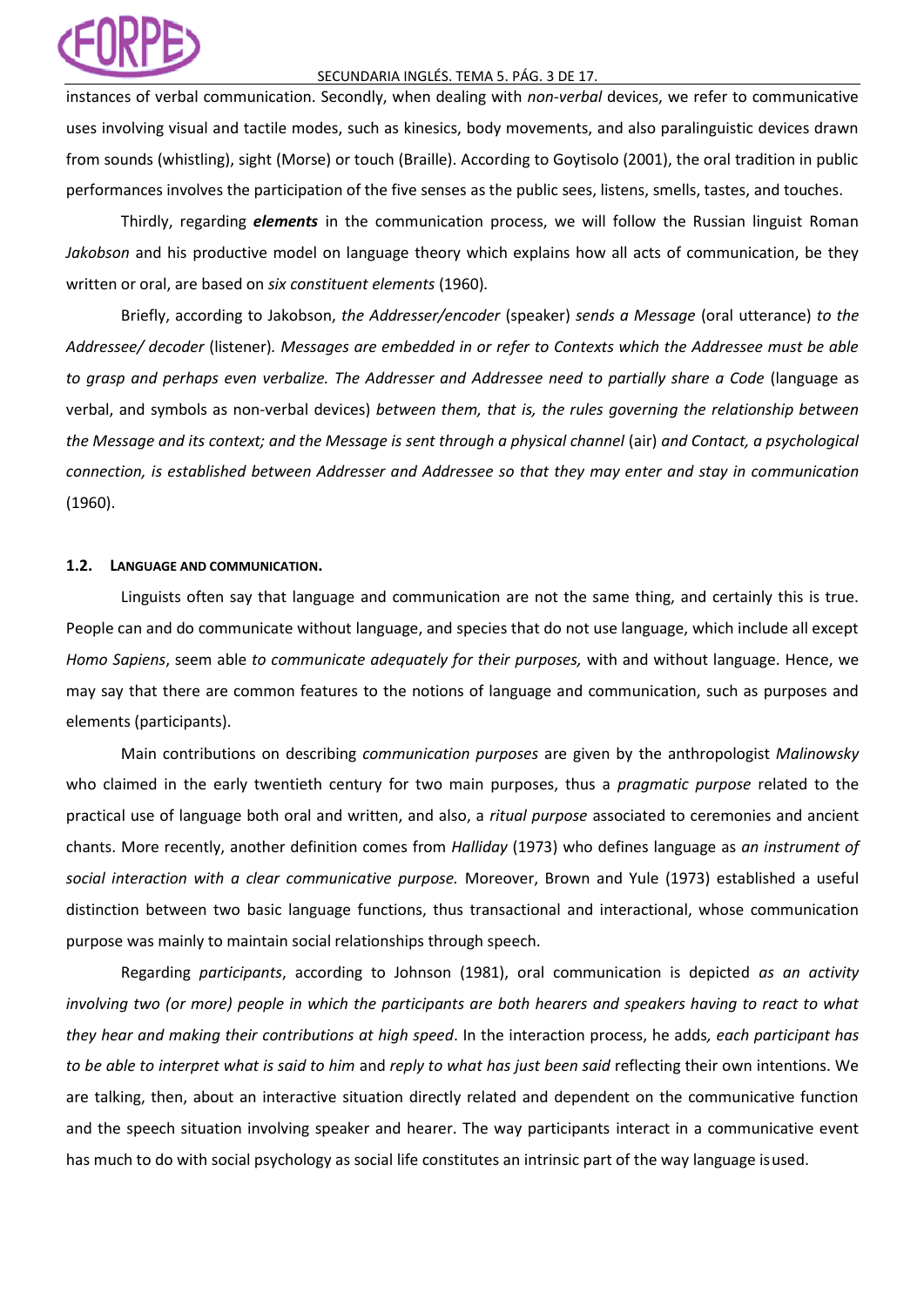

### **1.3. LANGUAGE AND SOCIAL BEHAVIOUR.**

As we may perceive, language pervades social life. It is the principal vehicle for the transmission of cultural knowledge, and the primary means by which we gain access to the contents of others' minds. Language is involved in most of the phenomena that lie at the core of *social psychology*, thus attitude change, social perception, personal identity, social interaction, and stereotyping among others.

Just as language use is present in social life, the elements of social life constitute an intrinsic part or the way language is used. Linguists regard language as an abstract structure that exists independently of specific instances of usage. However, *any communicative exchange is situated in a social context that constrains the linguistic forms participants use*. How these participants define the social situation, their perceptions of what others know, think and believe, and the claims they make about their own and others' identities will affect the form and content or *their acts of speaking.*

# **1.4. THEORETICAL APPROACHES TO ORAL DISCOURSE. THE ROLE OF PRAGMATICS ON DISCOURSE ANALYSIS AND CONVERSATIONAL STUDIES.**

One of the most important elements in communication is meaning. Meaning can be interpreted by means of propositional content of an utterance, and it constitutes the domain of semantics. However, meaning is more than a semantic form, and goes beyond the field of Semantics. When meaning comes from the context rather

than from syntax and semantics it is called pragmatic meaning. Thus, the study of what a speakermeans to convey when using a particular structure in a particular context is called the study of Pragmatics. This view of language comes from linguists such as Halliday or Hymes, who considered language more than a set of structures.

According to this view, the meaning produced by the use of language is beyond the propositional content of the utterances. Thus, elements such as mime, body position, length of pauses, pitch voice, stress… integrate themselves with the propositional content in order to produce the desired meaning. The lack of linguistic knowledge, as denoted by silence, hesitations… is also part of the communicative process.

According to Brown (1994), discourse analysis, a branch of linguistics and, in fact, an extension of the linguistics model, deals with language in context beyond the level of the sentence, enabling us to follow the implications of a given utterance. It contributes towards an understanding of cognitive processes. These analysis are conceived both as a grammar of discourse as it is *socially oriented*, and also, as a linguist application concerning *cohesion and coherence*. The Prague School linguists had introduced discourse into the agenda of mainstream linguistics through the functional linguistic study.

Also, many studies of spoken language have been carried out from a mainly sociological or *sociolinguistic perspective*. This is true, for instance, of the influential tradition called *Conversation Analysis* which is the sociological counterpart of discourse analysis whose practisers give an autonomous status. It is a branch of ethnomethodology where *talk,* which is rule governed, becomes the object of an investigation of social structures and relations, and the structure of a conversation is identified, focusing on the devices for managing the interaction and constructing joint meaning. Conversational mechanisms are, thus *turn-taking* and the *notion of adjacency pairs*. Besides, conversational analysis is used as a means of understanding second language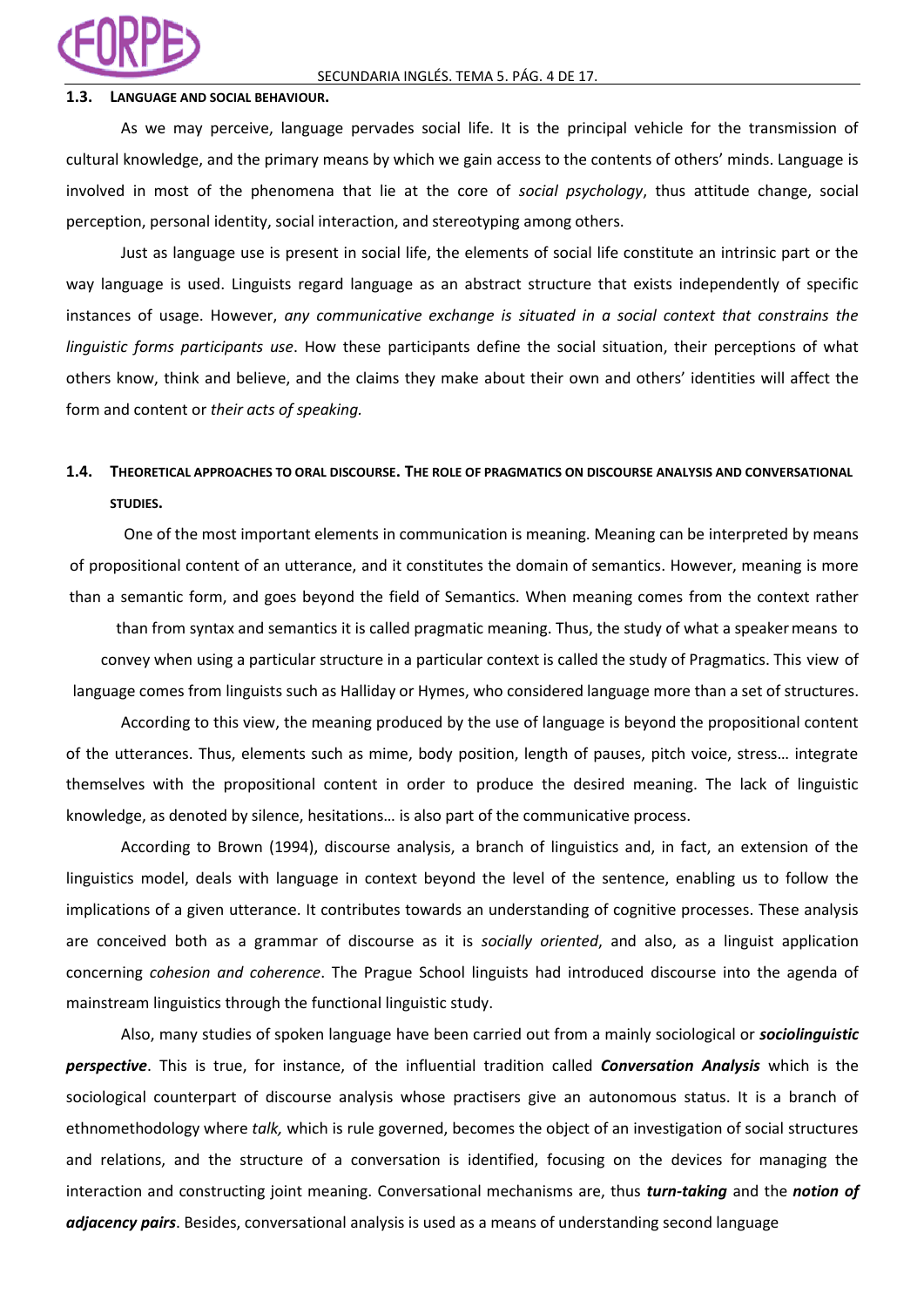### SECUNDARIA INGLÉS. TEMA 5. PÁG. 5 DE 17.

acquisition of *communication strategies* (Faerch and Kasper 1983), including the *negotiation of meaning* and the *compensatory strategies* non-native speakers use when they have an incomplete knowledge of a foreign language.

In the study of *interaction phenomena*, the following phenomena have been described recently as follows: turn taking and different types of sequences such as sequences of topics, speech acts, and subactivities (Brown & Yule 1983). In the area of feedback, the most extensive studies have been studied before under different headings, such as interjections, back-channelling, return words (Sigurd 1984), reactives, and response words. There is potentially a close interrelation between discourse and conversational analysis and *pragmatics*  (Searle 1969), taking into account social and cognitive structures.

It is worth noting, then, that communicative intentions cannot be mapped onto word strings. Rather, speakers must select from a variety of potential alternative formulations the ones that most successfully express the meanings they want to convey. As a result, for the addressee, decoding the literal meaning of a message is only a first step in the process of comprehension; an additional step of inference is required to derive the communicative intention that underlies it. Approaches that focus on the role of communicative intentions in communication reflect what will be called the *Intentionalist paradigm* (Krauss & Chiu 1993). Fundamental to the intentionalist paradigm are two sets of ideas that are basic to pragmatic theory: *speech act theory* and the *cooperative principle*. Both concepts are to be reviewed respectively within the framework of discourse analysis and conversational analysis.

# **1.4.1. A Speech Act Theory.**

*Speech act theory* was inspired by the work of the British philosopher *J. L. Austin* whose posthumously published lectures *How to do things with words* (1962, 1975) influenced a number of students of language including the philosopher *John Searle* (1969, 1985), who established *speech act theory* as a major framework for the study of human communication.

They maintained that, when using language, we not only make propositional statements about objects, entities, state of affairs and so on, but we also fulfil functions such as requesting, denying, introducing, apologizing, etc. Summing up, just as linguists tried to understand how speakers might be able to produce an infinite number of sentences given a very finite set of rules, philosophers tried to understand how an infinite number of sentences could reflect a finite set of functions. For instance, by saying *I apologise*, the speaker is doing something beyond what is being said: he has performed an apology.

So in his book *How to do things with words* (1962), Austin identifies three distinct levels of action beyond the utterance itself. He distinguishes the act of saying something, that is, the locutionary act, what one does in saying it, that is, the illocutionary act, and finally, what one does by saying it, that is, the perlocutionary act. Let us look at this example:

*Someone with a knife addressing to a person on the street and saying: 'Give me the money'*

The locutionary act is the utterance as a sign: 'Give me the money'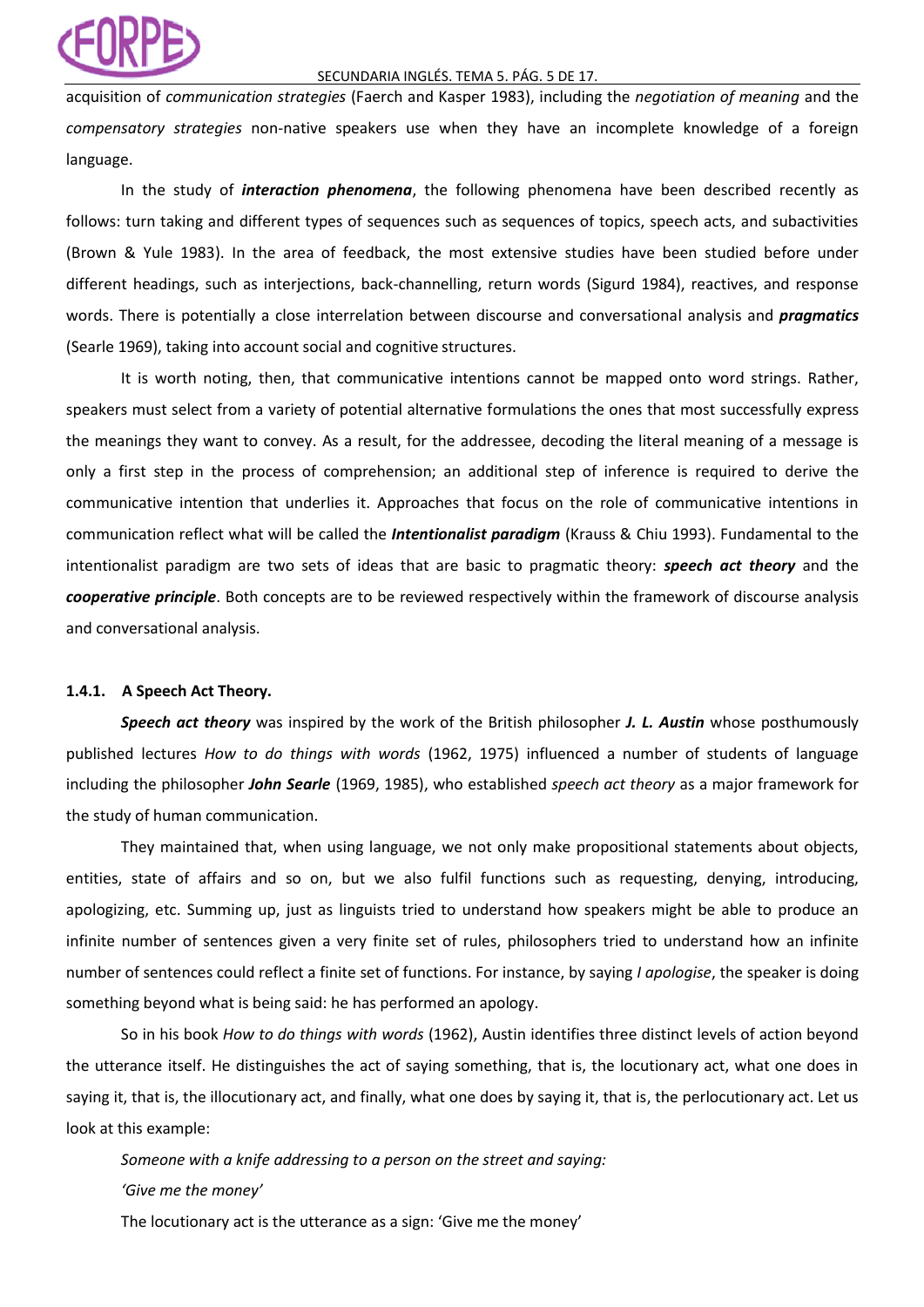

*threat* The illocutionary act is the pragmatic meaning of the utterance, the intention the speaker wants to give: *a*

The perlocutionary act is the effect produced by that utterance on the listener: *running, being frightened…*

Some years later, in 1977, Searle, disciple of Austin, went further and classified the illocutionary acts in:

- $\checkmark$  Directives: the speaker tries to get the hearer to do something (e.g. ask, command, request, challenge, order, compel, oblige…)
- $\checkmark$  Commissives: the speaker is obliged to do something, to a certain extent, in the course of an action (i.e., guarantee, promise, swear..)
- $\checkmark$  Representatives: the speaker is committed, to a certain degree, to the truth of a proposition (i.e., affirm, bet, believe, report, conclude…)
- $\checkmark$  Expressives: the speaker expresses an attitude about a state of affairs (i.e., congratulate, apologise, deplore, thank, welcome…)
- $\checkmark$  Declaratives: the speaker alters the status quo by making the utterance (e.g. I resign, I name this child…I now pronounce you husband a wife…)

## **1.4.2. Grice's cooperative principle and conversational maxims.**

The English language philosopher *H. Paul Grice* (1969) was not the first to recognize that non- literal meanings posed a problem for theories of language use, but he was among the first to explain the processes that allow speakers to convey, and addressees to identify, communicative intentions that are expressed non-literally, as for him, meaning is seen as *a kind of intending,* and *the hearer's or reader's recognition that the speaker or writer means something by x is part of the meaning of x*.

His insight that the communicative use of language rests on a set of implicit understandings among language users has had an important influence in both linguistics and social psychology. In a set of influential papers, Grice (1957, 1969, 1975) argued *that conversation is an intrinsically cooperative endeavor*. To communicate participants will implicitly adhere to a set of conventions, collectively termed the *Cooperative Principle,* by making their messages conform to *four general rules or maxims* where speakers shape their utterances to be understood by hearers. Thus, the maxims are quality, quantity, relation and manner.

First, *quality* envisages messages to be truthful; *quantity,* by means of which messages should be as informative as is required, but not more informative; *relation*, for messages to be relevant; and manner, where messages should be clear, brief and orderly.

### **1.4.3. Conversational Analysis and Turn-Taking.**

A main feature of conversations is that they tend to follow the convention of *turn taking.* Simply, this is where one person waits for the other to finish his/her utterance before contributing their own. This is as much a utilitarian convention as mere manners - a conversation, given the aforementioned definition, would logically cease to take place if the agents involved insisted on speaking even when it was plain that the other was trying to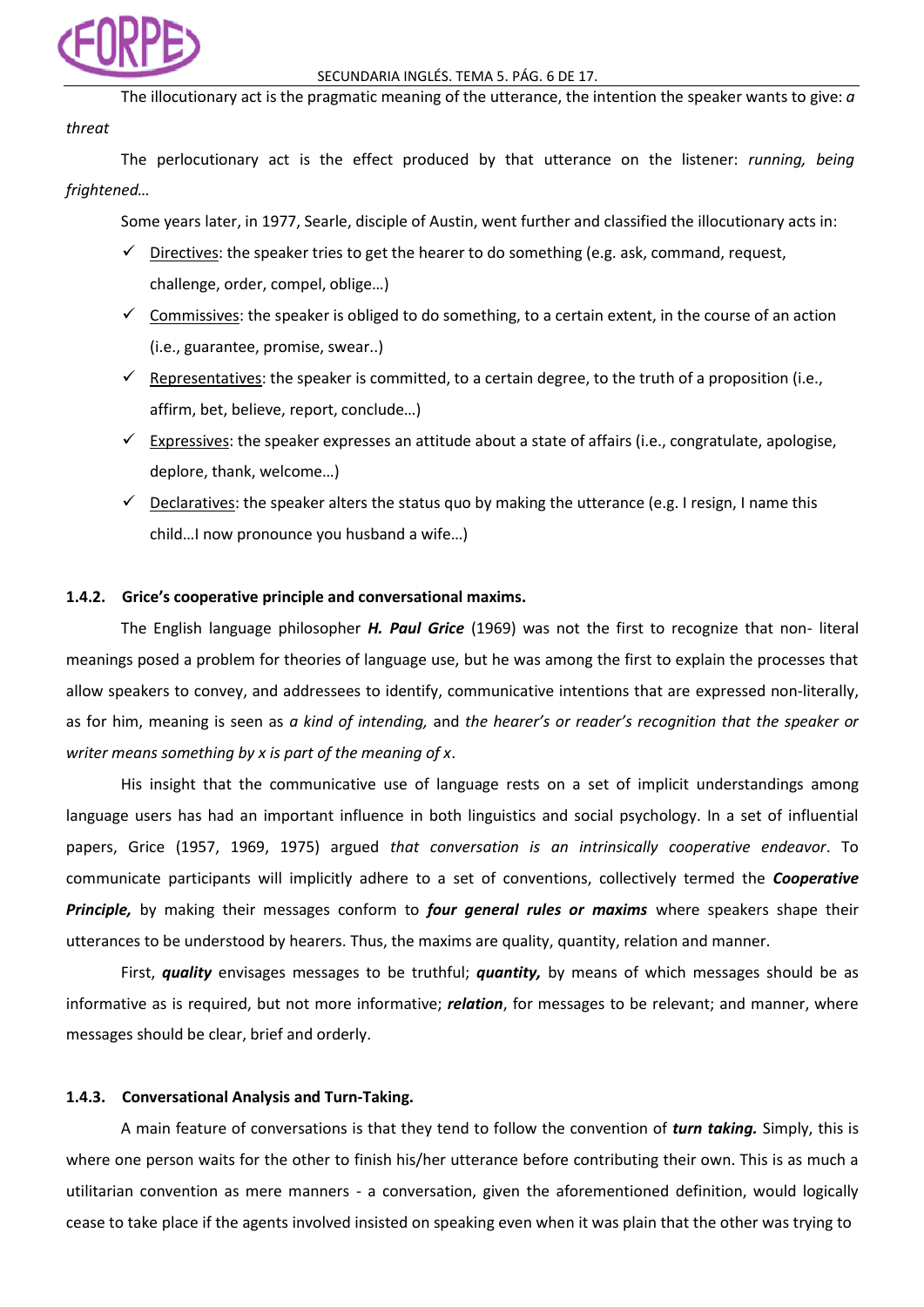

### contribute.

It is, additionally, comforting to know that the other person respects your opinions enough not to continually interrupt you. The best example of this occurs in the Houses of Parliament - a supposed *debating*  chamber which is often anything but, due to the failure of the members to observe the turn-taking code. Note, however, that a person rarely explicitly states that they have finished their utterance and are now awaiting yours. Intriguing exceptions to this are in two-way radios, where many social and psychological cues are lacking, and thus it is more difficult for speakers to follow turn-taking.

The potential for one to reply can be missed, deliberately or not, so that the first person may contribute once more. Failure to realise this can result in an awkward *pause* or a cacophony of competing voices in a large crowd.

### **1.4.4. Conversational Analysis and Adjacency Pairs.**

Another fundamental *feature of conversation* is the idea of *adjacency pairs.* Posited by **Goffman** (1976), an example would be found in a *question-answer* session. Both conversing parties are aware that a response is required to a question; moreover, a particular response to a given question. I might invite a friend into my house and ask: "Would you like a biscuit?" To which the adjacency pair response is expected to be either "Yes" or "No". My friend may be allergic to chocolate, however, and place an insertion sequence into the response: "Do you have any ginger snaps?" the reply to which would cause him to modify his answer accordingly.

In the above consideration of turn-taking, such observations may be used in our social interactions when the second agent did not take their opportunity to respond to the first, and the implication is that they have nothing to say about the topic. But perhaps the transition relevance place was one in which the second agent was in fact selected, but failed to respond, or responded in an inappropriate manner.

This infinity of responses is what makes language so entertaining, and in the above cases the speakers might make inferences about the reasons for *incorrect responses.* These may be not to have responded because he did not understand the question, or not to agree with the interlocutor. As Goffman notes, a silence often reveals an unwillingness to answer. Non-preferred responses tend to be preceded by a pause, and feature a declination component which is the non-acceptance of the first part of the adjacency pair. Not responding at all to the above question is one such - and has been dubbed an attributable silence, thus, a silence which in fact communicates certain information about the non-speaker.

Once we have introduced a theoretical framework on the various theories and research on oral discourse, we shall examine the components of spoken discourse under different headings in order to provide a relevant account of the communicative event. In our next section, the first heading appears under the name of *elements and rules governing oral discourse*, where the notions of a speech theory, cooperative principles and their implications will be under revision.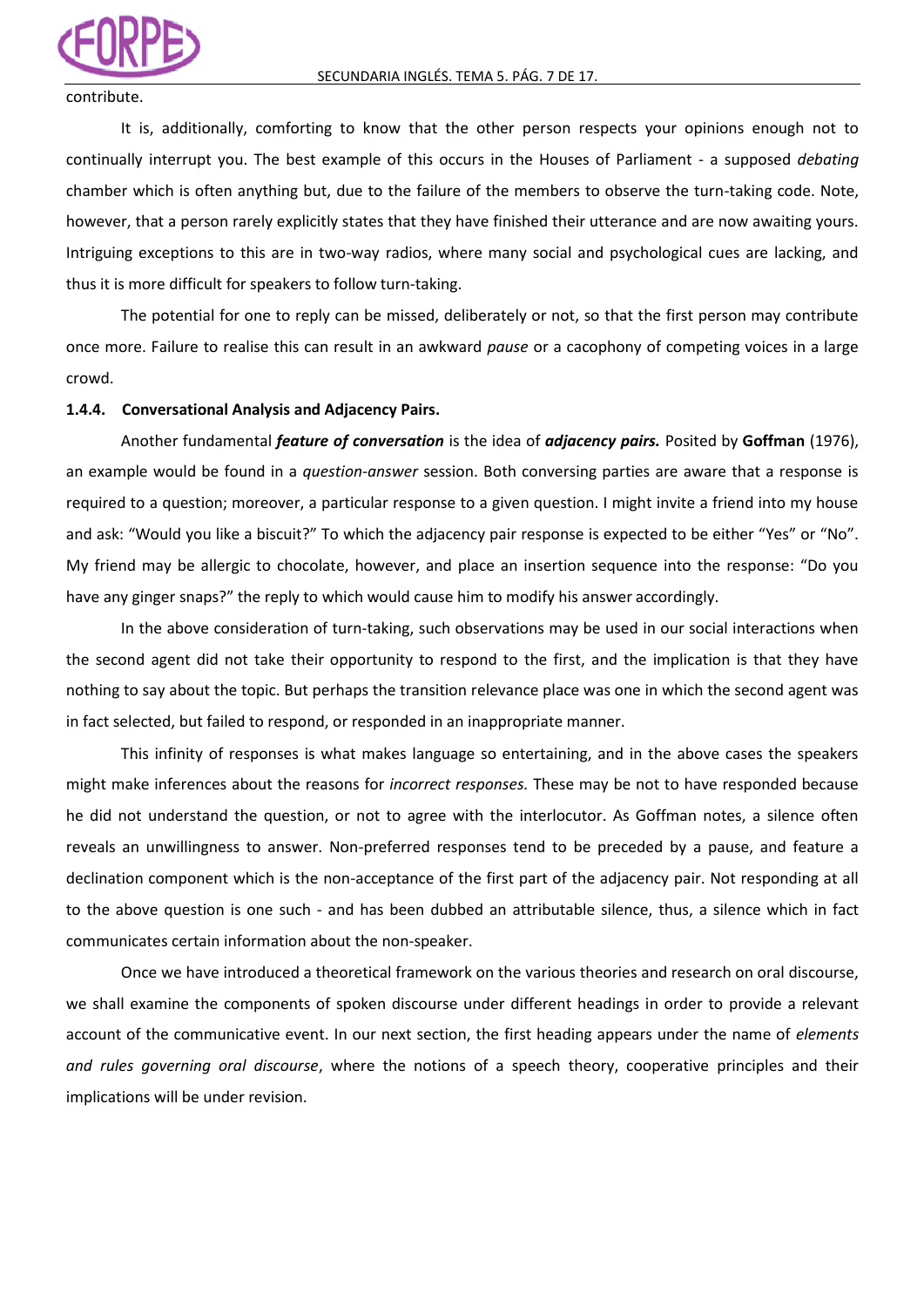

## SECUNDARIA INGLÉS. TEMA 5. PÁG. 8 DE 17.

## **2. ELEMENTS AND RULES GOVERNING ORAL DISCOURSE.**

Given that it is possible to separate a text from the communicative event in which it occurs, we may go on to explore the relationship between text features and components of events. These can be described in terms of rules governing oral discourse, norms or, following Grice's terminology, maxims.

### **2.1. ELEMENTS GOVERNING ORAL DISCOURSE.**

Elements governing oral discourse are approached in terms of a *communicative event*, which is described as a sociocultural unit where the components of which serve to define salient elements of context within which the text becomes significant. Also, communicative behaviour is not limited to the creation of oral texts, and correspondences are likely to be found concerning paralinguistics, kinesics and proxemics in oral interaction.

### **2.1.1. Linguistic elements.**

Regarding the linguistic level in oral discourse, the phonological system is involved and is concerned with the analysis of acoustic signals into a sequence of speech sounds, thus consonants, vowels, and syllables. At this level, we find certain *prosodic elements* which provide us with information about the oral interaction. Thus, stress, rhythm and intonation. Also, routines are to be dealt with, but in a further section (Halliday 1985).

Regarding *stress,* it is present in an oral interaction when we give more emphasis to some parts of the utterance than to other segments. It is a signalling to make a syllable stand out with respect to its neighbouring syllables in a word or to the rest of words in a longer utterance. We may establish a distinction between two types of stress markers, thus *primary stress* and *secondary* stress within the same word. Primary stress is the main marker within the word and secondary stress is a less important marker.

Another important element which characterizes oral interaction is *rhythm*, which is determined by the succession of prominent and non-prominent syllables in an utterance. We will observe a quick and monotonous rhythm if prominent and non-prominent syllables take place in short equal units of time, though not easy to find in authentic speech. On the contrary, rhythm will be inexistent and chaotic if longer and irregular units of time take place in an utterance or speech act.

The third prosodic element is *intonation,* which is characterized in general terms by the rising and falling of voice during speech, depending on the type of utterance we may produce. In case of statements, we will use falling intonation whereas in questions we use rising intonation. Intonation and rhythm play an important role when expressing attitudes and emotions. As a general rule, speakers use a normal intonation when taking part in an oral interaction, but depending on the meaning the speakers may convey, they will use a different *tone* within the utterance. The tone is responsible for changes of meaning or for expressing special attitudes in the speaker, such as enthusiasm, sadness, anger, or exasperation. Three types of intonation are involved in a real situation. Thus, falling and rising tones, upper and lower range tones, and wide and narrow range of tones. Respectively, they refer first, to certainty, determination or confidence when we use falling tones in order to be conclusive whereas indecision, doubt and uncertainty is expressed by means of rising tones to be inconclusive. Secondly, excitement and animation on the part of the speaker is expressed by upper range tones whereas an unanimated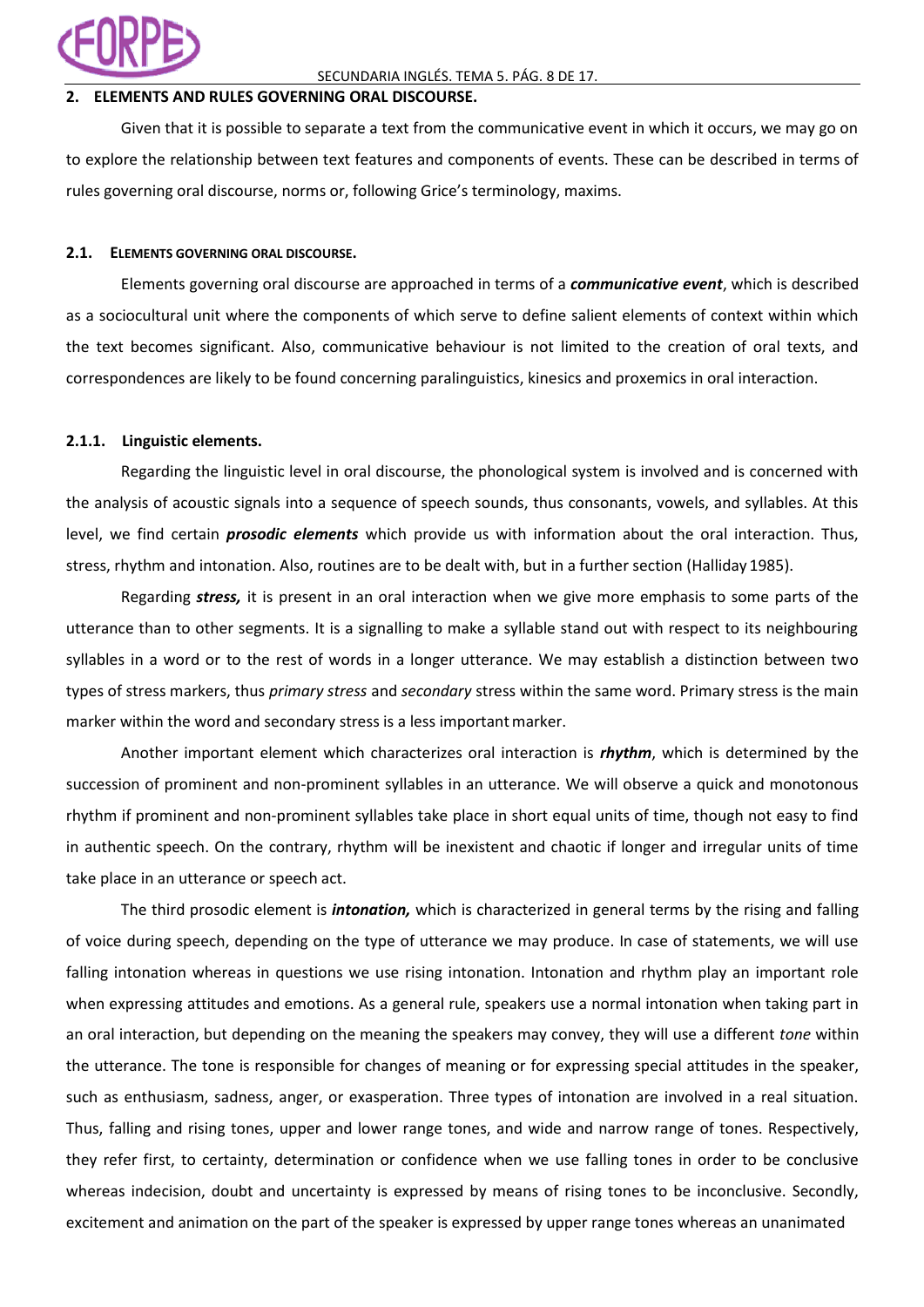

### SECUNDARIA INGLÉS. TEMA 5. PÁG. 9 DE 17.

attitude corresponds to lower ranges. Finally, in order to express emotional attitudes, we use a wide range of tone whereas in order to be unemotional, we rather use a narrow range tone.

## **2.1.2. Non-linguistic elements.**

As they speak, people often gesture, nod their heads, change their postures and facial expressions, and redirect the focus of their gaze. Although these behaviours are not linguistic by a strict definition of that term, their close coordination with the speech they accompany suggests that they are relevant to an account of language use, and also, can occur apart from the context of speech, spontaneous or voluntarily.

Conversational speech is often accompanied by **gesture,** and the relation of these hand movements to the speech are usually regarded as communicative devices whose function is to amplify or underscore information conveyed in the accompanying speech. According to one of the icons of American linguists, Edward Sapir, people *respond to gesture with extreme alertness, in accordance with an elaborate and secret code that is written nowhere, known to none, and understood by all* (Sapir 1921). Gestures are then, to be classified in different types, such as *emblems* or *symbolic gestures* as essentially *hand signs* with well-established meanings (thumbs -up and V for victory, pointing, denial, and refusing). In contrast, we may find simple and repetitive rhythmic hand movements coordinated with sentence prosody, called *batons*, as using head and shoulders. Also, unplanned gestures that accompany spontaneous speech, called *gesticulations, representational gestures, or lexical movements*, related to semantic content of speech in order to describe things like size, strength or speed.

Concerning *facial expression*, it deals with an automatic response to an internal state although they can be controlled voluntarily to a considerable extent, and are used in social situations to convey a variety of kinds of information (smiling and happiness). Changes in addressees' facial expressions allows the addressee to express understanding concern, agreement, or confirmation where expressions such as smiles and head nods as considered as back-channels.

In relation to *gaze direction*, a variety of kinds of significance has been attributed to both the amount of time participants spend looking at each other, and to the points in the speech stream at which those glances occur, such as staring, watching, peering or looking among others. As proximity, body-orientation or touching, gazing may express the communicators' social distance, by means of looking up to or looking down to.

The primary medium by which language is expressed, speech, also contains a good deal of information that can be considered nonverbal. A speaker's voice transmits individuating information concerning his or her age, gender, region of origin, social class, and so on. In addition to this relatively static information, transient changes in *vocal quality* provide information about changes in the speaker's internal state, such as hesitation or interjections. Changes in a speaker's affective states usually are accompanied by changes in the acoustic properties of his or her voice (Krauss and Chiu 1993), and listeners seem capable of interpreting these changes, even when the quality of the speech is badly degraded, or the language is one the listener does not understand.

## **2.2. RULES GOVERNING ORAL DISCOURSE.**

A communicative competence theory accounts for rules of usage and rules of use in order to get a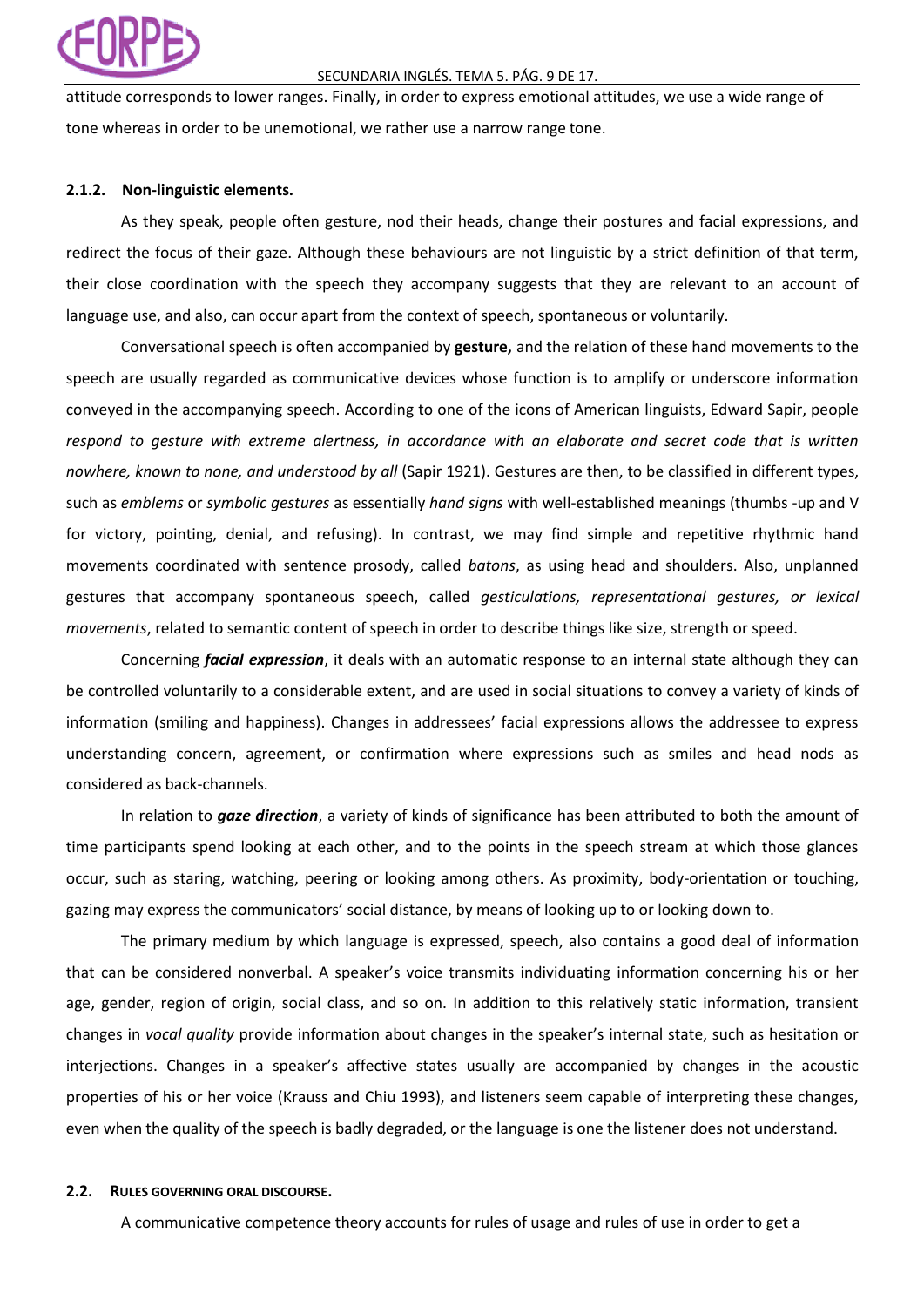## SECUNDARIA INGLÉS. TEMA 5. PÁG. 10 DE 17.

proficiency level within the framework of social interaction, personal, professional or educational fields.

Then, *rules of usage* are concerned with the language users' knowledge of linguistic or grammatical rules (linguistic or grammatical competence) whereas *rules of use* are concerned with the language users' ability to use his knowledge of linguistic rules in order to achieve effectiveness of communication, that is, discourse, sociolinguistic and strategic competences. Rules involve two different implications, thus, the achievement of communication effectiveness, and their appropriateness in specific social and cultural contexts.

# **2.2.1. Rules of usage.**

As we have previously seen, language is the principal vehicle for the transmission of cultural knowledge, and the primary means by which we gain access to the contents of others' minds. It is also considered as the ability to speak and be understood by others. This involves an ability to produce and therefore, understand the same sounds produced by others. The ways languages are used are constrained by the way they are constructed, particularly the linguistic rules that govern the permissible usage forms, for instance, grammatical rules. Language is defined as an abstract set of principles that specify the relations between a sequence of sounds and a sequence of meanings, and is analysed in terms of four levels of organization. Thus, the *phonological*, the *morphological*, the *syntactic,* and the *semantic* levels which, taken together, constitute its *grammar.*

Firstly, the *phonological system* is concerned with the phonological knowledge a speaker has in order to produce sounds which form meaningful sentences. For instance, an analysis of an acoustic signal into a sequence of speech sounds, thus consonants, vowels, and syllables, will allow the speaker to distinguish plural, past, and adverb endings, as well as to recognize foreign accents that are distinctive for a particular language or dialect or produce voiced or voiceless stops, fricatives or plosives sounds in their appropriate contexts.

Secondly, the *morphological system* is concerned with the way words and meaningful subwords are constructed out of these phonological elements. Morphology involves internal structures by means of which the speakers are able to recognize whether a word belongs to the target language or not. This is achieved by means of morphological rules that follow a regular pattern, such as suffixes and prefixes. These rules that determine the phonetic form of certain patterns, such as plural, regular simple past or gerunds, are named *morphophonemic rules*, as they are applied by both morphology and phonology.

Thirdly, the *syntactic system* is concerned with that part of grammar which stands for speakers' knowledge of how to structure phrases and sentences in an appropriate and accurate way. As mentioned above, knowing a language not only implies linguistic knowledge but also the ability to arrange the appropriate organization of morphological elements into higher level units, such as phrases and sentences.

Finally, the *semantic system* is concerned with the meanings of these higher level units. Semantics is concerned with the linguistic competence in terms of a capacity to produce meaning within an utterance. The arbitrariness of language implies to comprehend sentences because we know the meaning of individual words.

### **2.2.2. Rules of use.**

From a discourse-based approach, the notion of *use* means the realization of the language system as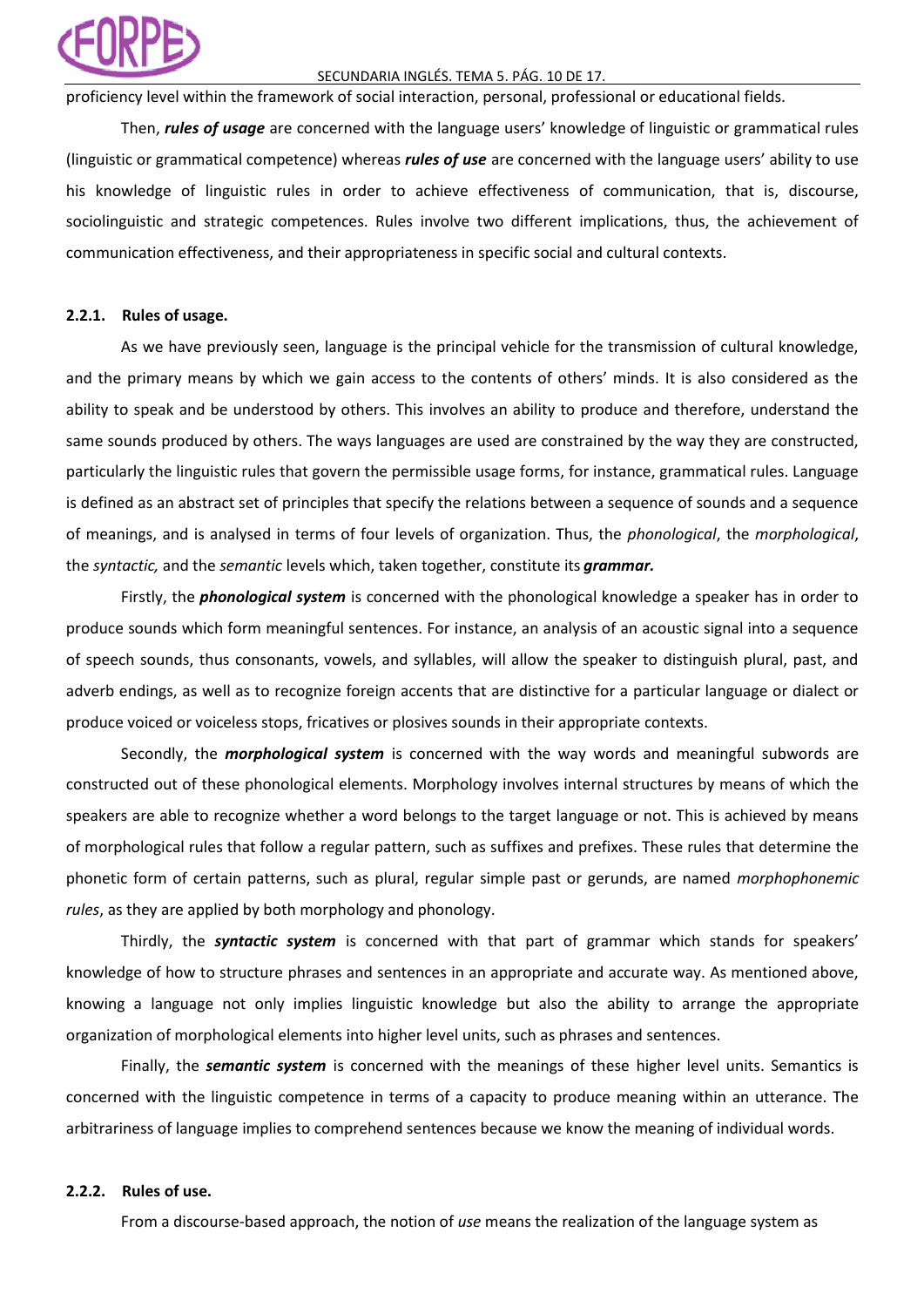# SECUNDARIA INGLÉS. TEMA 5. PÁG. 11 DE 17.

meaningful communication linked to the aspects of performance. This notion is based on the *effectiveness for communication*, by means of which an utterance with a well-formed grammatical structure may or may not have a sufficient value for communication in a given context.

Regarding rules of use in order to get a proficiency level in a language, they are concerned with the language users' ability to use his knowledge of linguistic rules, that is, discourse, sociolinguistic and strategic competences.

Concerning *appropriateness*, any language presents variations within a linguistic community. Each member speaks or writes in a different way and their acts of speaking are imbedded in a discourse, both conversation and narrative type, made up of a coherently related sequence of acts and appropriateness in context. Besides, these types of discourse have a formal structure that constrains participants' acts of speaking and each person chooses the language variety and the appropriate register according to the situation, thus the issue, channel of communication, purpose, and degree of formality.

Another discourse device is *coherence* which deals with the use of information in a speech act regarding the selection of relevant or irrelevant information, and the organization of the communicative structure in a certain way, such as introduction, development and conclusion. The amount of information may be necessary and relevant, or on the contrary, redundant and irrelevant. Unnecessary repetition of what is already known or already mentioned stops communication from being successful at comprehending the important unknown parts of the speech act. Speakers are intended to select not only the structure of the content of messages but also to organize information in a logical and comprehensible way in order to avoid break downs in communication. Regarding *cohesion*, there is a wide range of semantic and syntactic relations within a sentence in order to relate our speech act forming a cohesive unit by means of reference, ellipsis, conjunction, and lexical organization. Firstly, according to Halliday, *reference* relates to *a participant or circumstantial element introduced at one place in the text that can be taken as a reference point for something that follows*, such as the definite article (*the)* and personal pronouns (he, she, we, they). *Ellipsis* is defined *as a clause, or a part of a clause, or a part of a verbal or nominal group, that may be presupposed at a subsequent place in the text by the device of positive omission,* like in short answers (Yes, I can; No, I don't). Since *conjunction* is *a clause or clause complex, or some longer stretch of text, it may be related to what follows it by one or other of a specific set of semantic relations.* According to Halliday, *the most general categories are those of opposition and clarification, addition and variation, and the temporal and causal-conditional*. The continuity in a text is established by means of *lexical cohesion* through the choice of words. *This may take the form of word repetition; or the choice of a word that is related in some way to a previous one either semantically or collocationally*. Many researchers, among them, Widdowson (1978) claimed that, in a speech act, cohesion and coherence must be described in terms of rules of use and depicted as procedures concerning grammatical devices. He envisages cohesion as a rule of use, and coherence to be a rule of usage.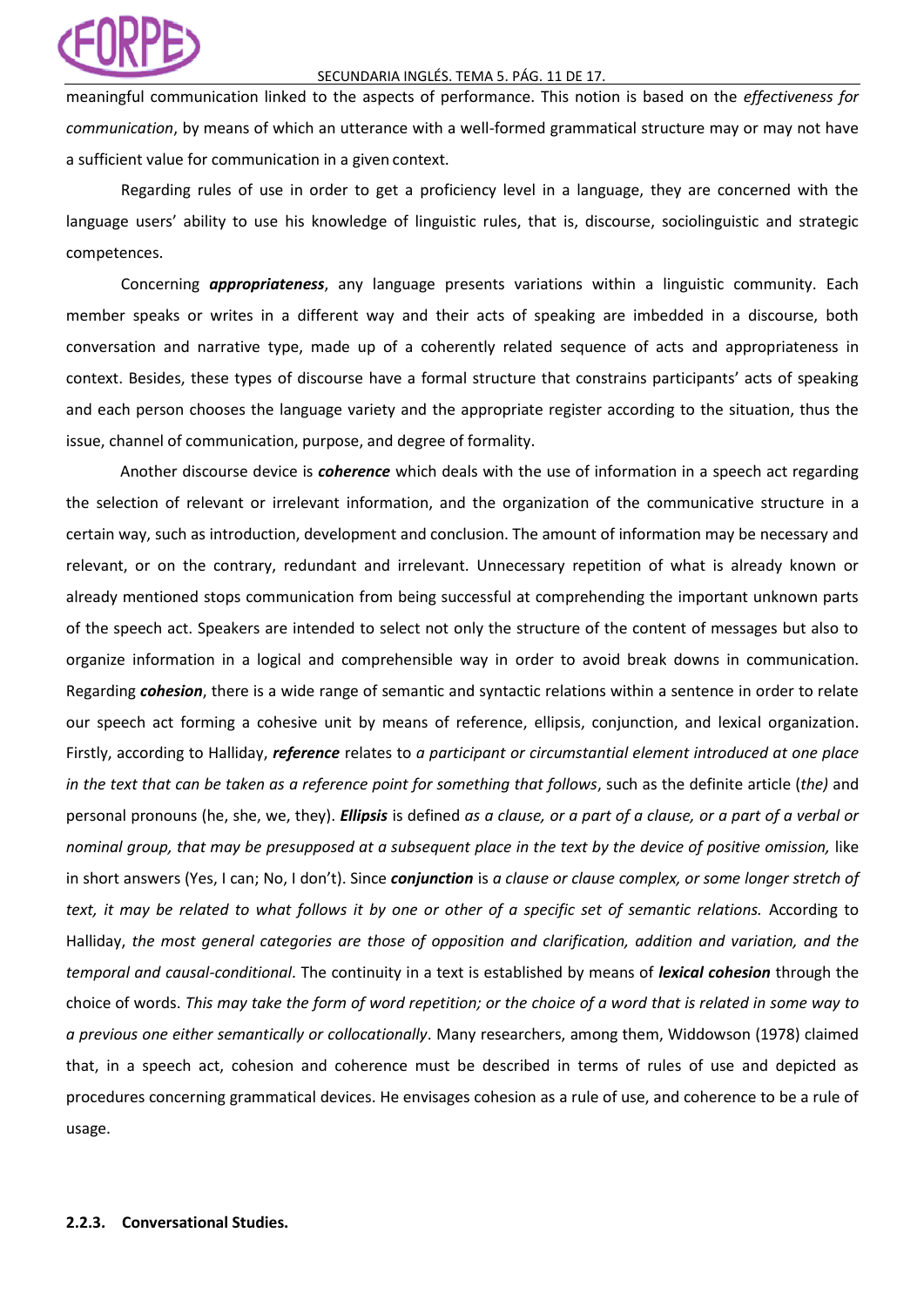### SECUNDARIA INGLÉS. TEMA 5. PÁG. 12 DE 17.

Conversational studies demonstrate how spoken English adapts to incorporate many functions and accommodates a vast variety of registers and contexts in a speech act. Cultural influence on speech and the implications of this for the second language speaker are two main tenets within current speech and communication theories. Conversation is the main means by which humans communicate, and is thus vital for full and rich social interaction. An obvious definition of conversation is a process of talking where at least two participants freely alternate in speaking as they interact with their social environment.

There is potentially a close interrelation between discourse and conversational analysis and *pragmatics*  (Searle 1969), taking into account social and cognitive structures. They are interrelated with language in use, and in particular, with communicative events and communicative functions, the role of speech acts where language is an instrument of action. In fact, conversational analysis with its sociological origins and its emphasis on social interaction, regards all its work as concerned with social action.

This tradition on cultural studies was first introduced in a language teaching theory in the early 1920s and improved in the 1970s by the notion of the *ethnography of communication*, a concept coined by Dell Hymes. It refers to a methodology based in anthropology and linguistics allowing people to study human interaction in context. Ethnographers adhering to Hymes' methodology attempt to analyse patterns of communication as part of cultural knowledge and behaviour. Besides, cultural relativity sees communicative practices as an important part of what members of a particular culture know and do (Hymes 1972). They acknowledge speech situations, speech events, and speech acts as units of communicative practice and attempt to situate these events in context in order to analyse them.

Hymes' (1972) well-known *SPEAKING heuristic* where capital letters acknowledge for different aspects in communicative competence, serves as a framework within which the ethnographer examines several components of speech events as follows. S stands for setting and scene (physical circumstances); P refers to participants including speaker, sender and addresser; E means end (purposes and goals); A stands for act sequence (message form and content); K deals with key (tone and manner); I stands for instrumentalities (verbal, non-verbal and physical channel); N refers to norms of interaction (specific proprieties attached to speaking), and interpretation (interpretation of norms within cultural belief system); and finally, genre referring to textual categories.

Within a conversational analysis, we find mainly two features of conversations. First, what we understand under the convention of *turn taking*. Simply, this is where one person waits for the other to finish his/her utterance before contributing their own. The potential for one to reply can be missed, deliberately or not, so that the first person may contribute once more. Sacks (1978) suggests that, historically speaking, there is an underlying rule in conversation, as Greek and Roman societies had within an oratory discipline where *at least and not more than one party talks at a time*. For him, there are three main levels in turn -taking. The first level refers to the highest degree of control he can *select the next speaker either by naming or alluding* to him or her. In a second degree of control, the next utterance may be *constrained by the speaker* but without being selected by a particular speaker. Finally, the third degree of control is to *select neither the next speaker nor utterance* and leave it to one of the other participants.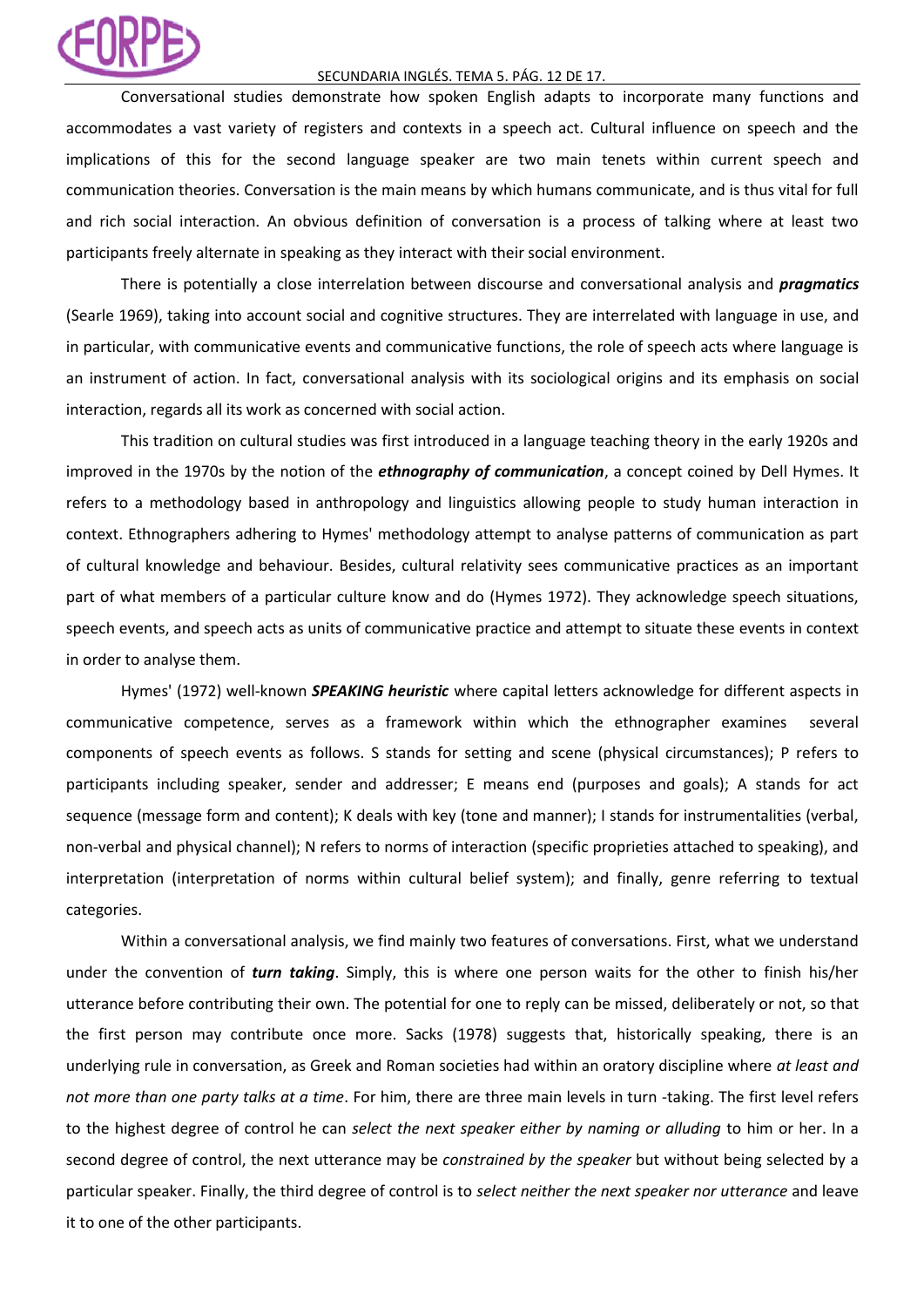## SECUNDARIA INGLÉS. TEMA 5. PÁG. 13 DE 17.

Another fundamental *feature of conversation* is the idea of *adjacency pairs,* proposed by *Goffman* (1976) and later developed by Sacks (1978). By this concept, a conversation is described as a string of at least two turns. An example would be found in a question-answer session where exchanges in which the first part of the pair predicts the occurrence of the second, thus 'How are you?' and 'Fine, thanks. And you?' Both conversing parties are aware that a response is required to a question. Moreover, a particular response to a given question is expressed by means of greetings, challenges, offers, complaints, invitations, warnings, announcements, farewells and phone conversations.

Furthermore, another contribution to conversational analysis, as we have previously mentioned, was Grice's (1967) *Cooperative Principle.* He proposed a set of norms expected in conversation, and formulated them as a universal to help account for the high degree of implicitness in conversation and the required relation between rule -governed meaning and force. Therefore, Grice analyses cooperation as involving *four* categories of *maxims* expected in conversation. Thus, the first maxim is *quantity* which involves speakers to give enough and not too much information. Secondly, within *quality,* they are genuine and sincere, speaking truth or facts. The third maxim, *relation*, makes reference to utterances which are relative to the context of the speech. Finally, *manner* represents speakers who try to present meaning clearly and concisely, avoiding ambiguity. They are direct and straightforward.

Within conversational structure, another distinction is identified by Brown and Yule (1994), and it is the one between 'short turns' and 'long turns'. They define them as follows: *A short turn consists of only one or two utterances, a long turn consists of a string of utterances which may last as long as an hour's lecture…what is required of a speaker in a long turn is considerably more demanding than what is required of a speaker in a short turn.* As soon as a speaker 'takes the floor' for a long turn, tells an anecdote, tells a joke, explains how something works, justifies a position, describes an individual, and so on, he takes responsibility for creating a structured sequence of utterances which must help the listener to create a *coherent* mental representation of what he is trying to say. Besides, what the speaker says must be coherently structured. Possible examples of *everyday situations* which might require longer turns from the speakers are such things as narrating personal experiences, participating in job interviews, arguing points of view, describing processes or locations and so on.

# **3. EVERYDAY ROUTINES AND FORMULAIC SPEECH.**

Everyday routines and formulaic speech follow a tradition on cultural studies, called an *ethnography of communication*. Also, they deal with the terms coined in the 1960s by the philosopher J. L. Austin, in *How to Do Things with Words* (1962), to refer to acts performed by utterances which conveyed information, in particular to those which require questions and answers as a formulaic speech. Within *a speech act theory*, we may distinguish a conventional semantic theory by studying the effects of *locutionary, illocutionary and perlocutory acts*. They mean respectively, performative utterances on speakers and hearers that result through or as a result of speech, secondly, acts that occur in speech, and thirdly, responses which hearers called perlocutionary acts.

There are a wide range of kinds of speech act. Among the most relevant surveys on speech act theories, we shall mention John R. Searle, who in his work *Speech Acts* in 1979, recognizes five types. Firstly, *representative*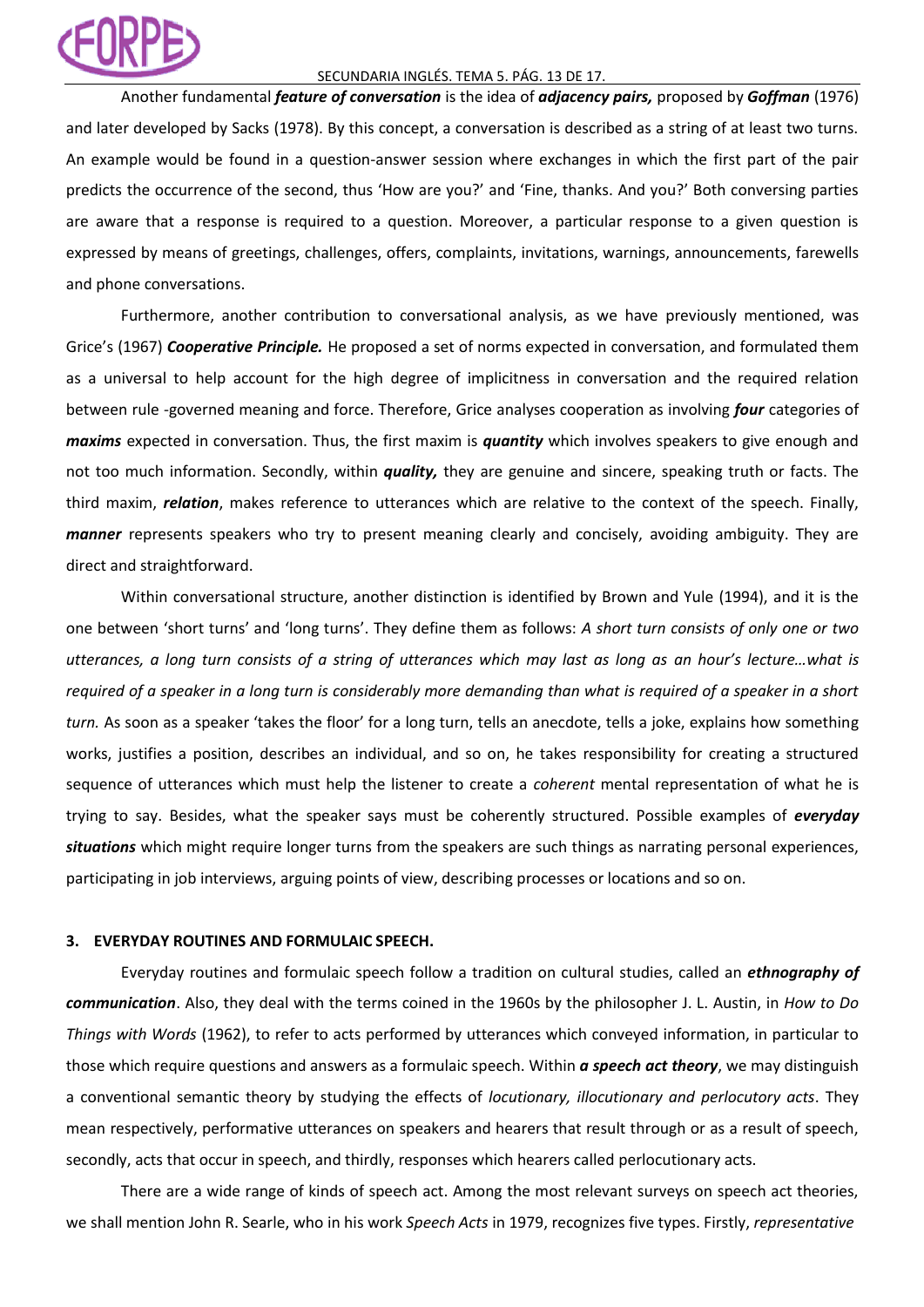### SECUNDARIA INGLÉS. TEMA 5. PÁG. 14 DE 17.

speech act, where speakers are committed in varying degrees to the truth of the propositions they have uttered, by means of swearing, believing, and reporting. Secondly, *directives*, where speakers try to get hearers to do something by commanding, requesting, or urging. Thirdly, *commissives*, which commit speakers in varying degrees to courses of action by means of promising, vowing, and undertaking. Fourthly, *declarations*, whereby speakers alter states of affairs by performing such speech acts as I now pronounce you man and wife. Fifth, *expressives*, where speakers express attitudes, such as congratulating and apologizing.

According to Austin (1962), in order to be successful, speech acts have to meet certain conditions. Thus, a marriage ceremony can only be performed by someone with the authority to do so, and with the consent of the parties agreeing to the marriage. Speech acts may be direct or indirect. For instance, compare *Shut the door, please* and *Hey, it's cold in here,* both of which are directives.

Also, according to Seaville and Troike (1982) in his work *The Ethnography of Communication*, linguistic *routines* are *fixed utterances or sequences of utterances which must be considered as single units*, because meaning *cannot be derived from consideration of any segment apart from the whole.* The routine itself, they add, fulfils the communicative *function*, and in this respect is performative in nature. In order to make effective discourse productions, learners need to approach their speeches from a conscious sociolinguistic perspective, in order to get considerable cultural information about communicative settings and roles. Routines are also analysed in terms of *length*, from single syllables to whole sentences, such as 'See you!' and 'I am looking forward to seeing you again!' A sequence of sentences may be memorized as *fixed phrases,* and consequently, some of them are learnt earlier and others, later. For instance, the first routines a student learns in class are commands, such as 'Sit down or stand up', requests, such as 'May I come in, please?' or Can I have a rubber, please?'. Routines structure is mainly given by a sociolinguistic and cultural approach to language.

Non-native speakers may not grasp the *nuances* regarding a certain type of utterance patterns, such as *greeting* routines or *phone conversation* patterns, which have no meaning apart from a phatic function and introductory sentences. Within an educational context, main researches on the field of *cross-cultural rhetorical considerations*, such as Holmes and Brown (1987) and Wolfson (1981), point out that it is not the responsibility of the language teacher *qua linguist* to enforce foreign language standards of behaviour, linguistic or otherwise. Rather, it is the teacher's job to equip students to express themselves in exactly the ways they choose to do sorudely, tactfully, or in an elaborately polite manner.

Understanding routines require a cultural knowledge because they are generally abstract in meaning and must be interpreted at a non-literal level. What we want to prevent them being unintentionally rude or subservient. Without overstressing the constraints on participants, it is clear that space-time loci, organisational context, conventional forms of messages, and preceding communications, in fact all components of communicative events, serve to increasingly restrict the range of available choices.

Thus, Holmes and Brown (1987) address three types of failure. Firstly, a pragmatic failure which involves the inability to understand what is meant by what is said. Secondly, the pragmalinguistic failure which is caused by mistaken beliefs about pragmatic force of utterance. Finally, the sociopragmatic failure which is given by different beliefs about rights and mentionables. People usually reject consciously *routines* and rituals when they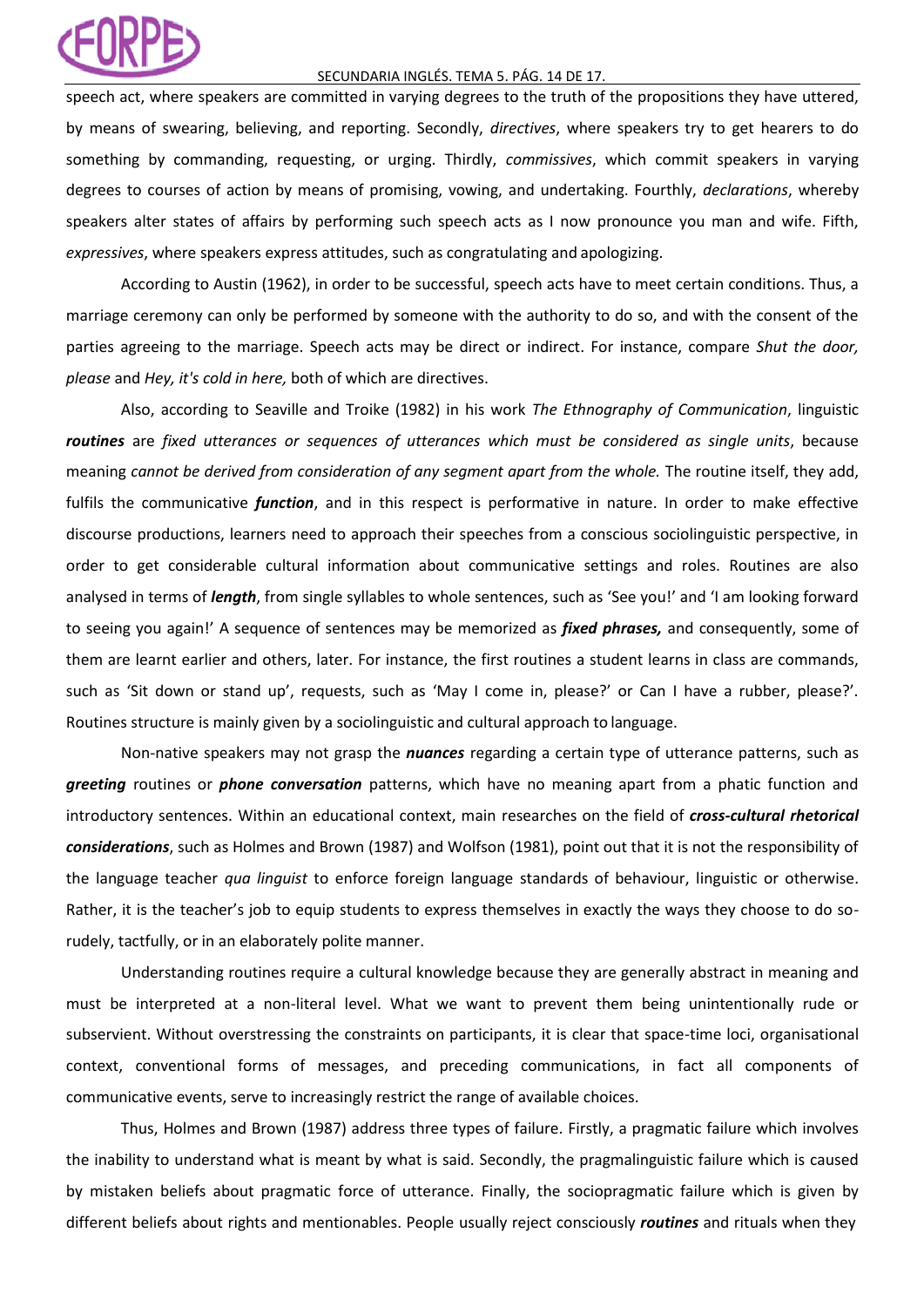### SECUNDARIA INGLÉS. TEMA 5. PÁG. 15 DE 17.

are meaningless and empty of meaning, thus condolences, funeral rituals, weddings, masses and invitations among others.

Another instance is brought about by Wolfson (1981) in developing sociocultural awareness.

According to this model, this type of awareness will lead to a discussion of the differences between the cultural and social values of a first language learner and the foreign language community. He goes further on studying cross-cultural miscommunication in the field of compliments, when learners from a different cultural background do not understand certain behaviour rules from the foreign language target culture. Hence, ritual contexts involve formulaic language with great cultural significance. The meaning of symbols cannot be interpreted in isolation but in context. For instance, a funeral ritual is different in Europe and in America. Both routines and *formulaic speech* meaning depend on shared beliefs and values within the speech community coded into some kind of sensitivity to cultural communication patterns.

The literature on cross-cultural communication breakdown is vast, as it is related to a number of aspects such as size of imposition; taboos; different judgement of power and social distance between different cultures; and different cultural values and priorities. Therefore, important pedagogic advantages may be expected from further developing this approach. These include more realistic learning activities, improved motivation, new types of achievable objectives, and the potential to transform a passive attitude to authentic texts into an active engagement in developing the effectiveness of communication practices in a classroom setting.

### **4. SPECIFIC STRATEGIES IN ORAL COMMUNICATION.**

In this section we address the fourth area of Communicative Competence. In the words of Canale (1983), strategic competence is *the verbal and nonverbal communication strategies that may be called into action to compensate for breakdowns in communication due to performance variables or due to insufficient competence*. This is quite a complex area but in a simplified way we can describe it as the type of knowledge which we need to sustain communication with someone. This may be achieved by *paraphrase, circumlocution, repetition, hesitation, avoidance, guessing as well as shifts in register and style.* According to Canale and Swain (1980), strategic competence is useful in various circumstances as for instance, the early stages of second language learning where communicative competence can be present with just strategic and socio-linguistic competence.

This approach has been supported by other researchers, such as Savignon and Tarone. Thus, Savignon (1983) notes that one can communicate non-verbally in the absence of grammatical or discourse competence provided there is a cooperative interlocutor. Besides, she points out the *necessity* and the *sufficiency* for the inclusion of strategic competence as a component of communicative competence at all levels as it demonstrates that regardless of experience and level of proficiency one never knows *all* a language. This also illustrates the negotiation of meaning involved in the use of strategic competence as noted in Tarone (1981).

Another criterion on strategic competence proposed by Tarone (1981) for the speaker to recognize a meta-linguistic problem is the use of the strategies to help getting the meaning across. Tarone includes a requirement for the use of strategic competence by which the speaker has to be aware that the linguistic structure needed to convey his meaning is not available to him or to the hearer. As will be seen later, strategic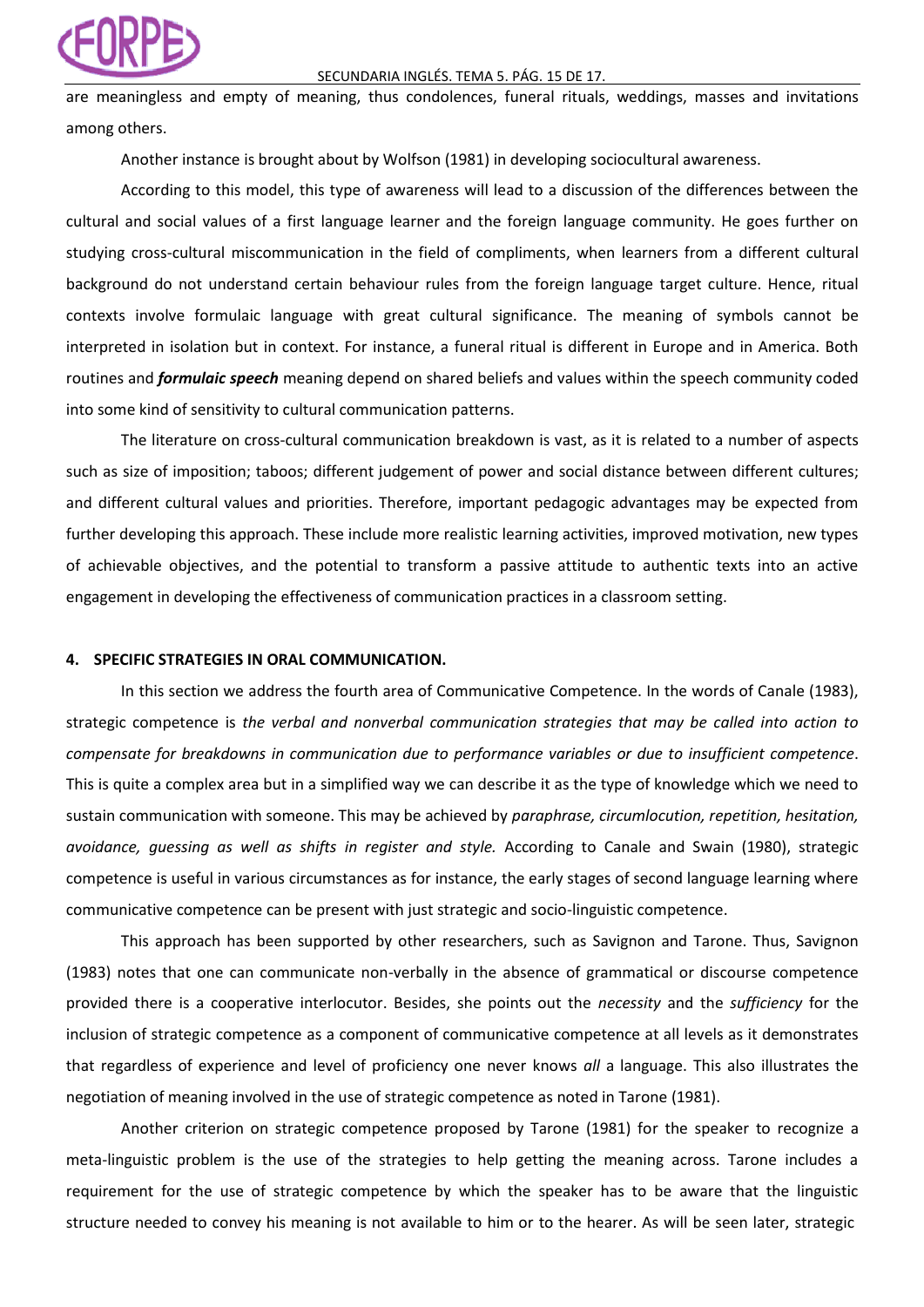

### SECUNDARIA INGLÉS. TEMA 5. PÁG. 16 DE 17.

competence is essential in conversation and we argue for the necessity and sufficiency of this competence.

### **5. EDUCATIONAL IMPLICATIONS IN LANGUAGE TEACHING.**

According to Hedge (2000), since the introduction of communicative approaches, the ability to communicate effectively in English has become one of the main goals in European Language Teaching. *The Council of Europe* (1998), in response to the need for international co-operation and professional mobility among European countries, has recently published a document, *Modern languages: Learning, Teaching, Assessment. A Common European Framework of reference*, in which the acquisition of communicative and pragmatic competence in a second language is emphasised. Both contributed strongly to the development of 'the communicative classroom', *increasing the emphasis on teaching the spoken language*.

Although students recognize the importance of developing communicative skills in the target language, they often have a passive attitude towards speaking in the classroom. Students generally have fewer problems in taking short turns, since they are required to give minimal responses to participate in a conversation with the teacher or classmates based on simple exchanges. They tend to be reluctant, however, to *expose* themselves in the classroom, making it very difficult to get them to speak at any length. My concern derives from the problem of how to *actually get learners speaking* in a meaningful way in the classroom.

The Spanish Educational System states that there is a need for learning a foreign language in order to communicate with other European countries, and a need for emphasizing the role of a foreign language which gets relevance as a multilingual and multicultural identity. Within this context, getting a proficiency level in a foreign language implies educational and professional reasons which justify the presence of foreign languages in the curricula at different educational levels. It means to have access to other cultures and customs as well as to foster interpersonal relationships which help individuals develop a due respect towards other countries, their native speakers and their culture. This sociocultural framework allows learners to better understand their own language, and therefore, their own culture.

The European Council (1998) and, in particular, the Spanish Educational System within the framework of the Educational Reform, establishes a common reference framework for the teaching of foreign languages, and claims for a progressive development of communicative competence in a specific language. Students, then, are intended to *be able to carry out several communication tasks with specific communicative goals within specific contexts*. In order to get these goals, several strategies as well as linguistic and discursive skills come into force in a given context. Thus, foreign language activities are provided within the framework of social interaction, personal, professional or educational fields.

Today, the area of spoken language studies is a rapidly growing research field, but it is still true that, for most languages in the world, detailed and comprehensive studies of spoken language are lacking. There is a great need for better general theories of the structure of spoken language and its function in human communication in different social activities.

Today, pronunciation teaching is experiencing a new resurgence, fuelled largely by the increasing awareness of the communicative function of suprasegmental features in spoken discourse (Brown and Yule 1983).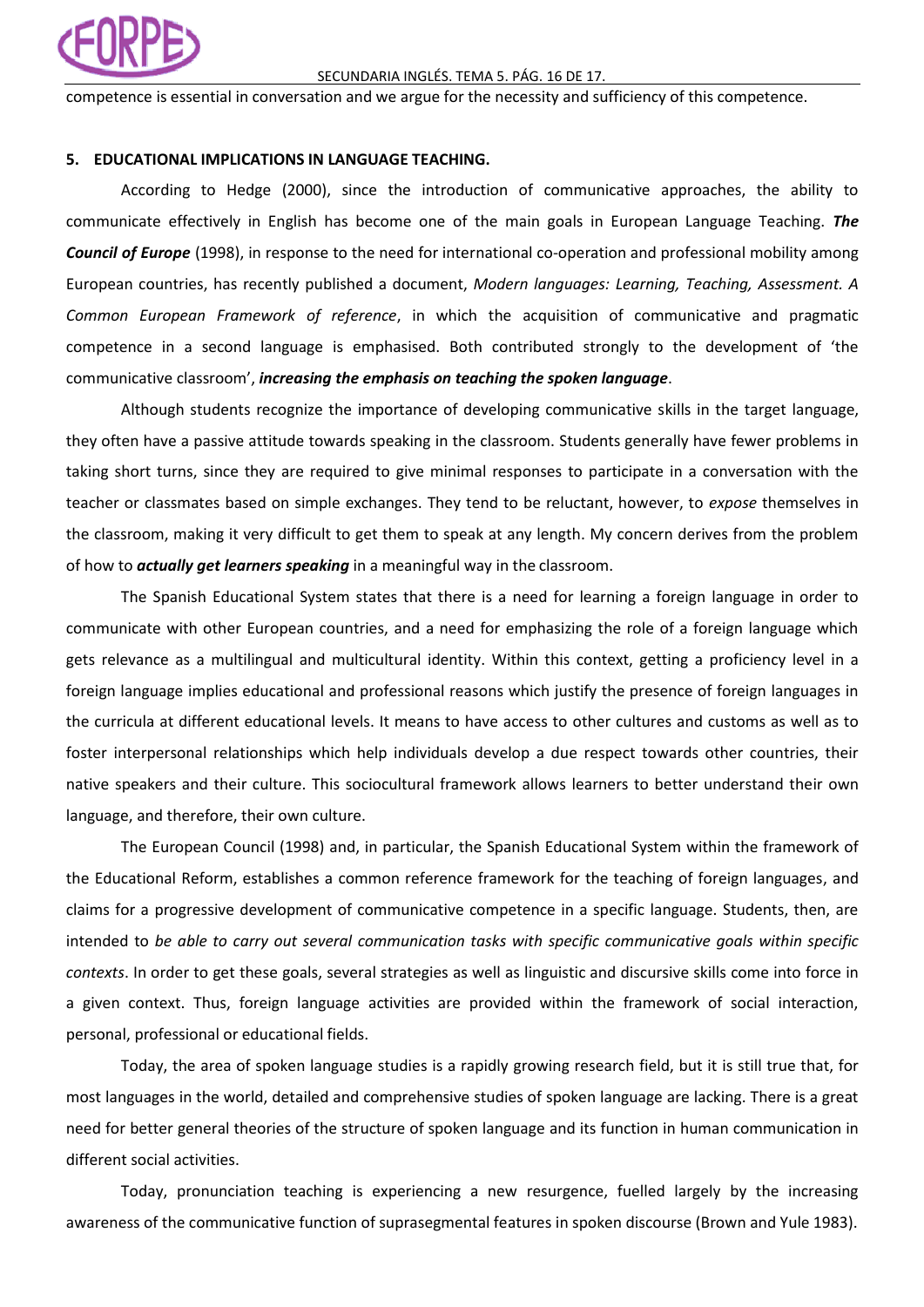## SECUNDARIA INGLÉS. TEMA 5. PÁG. 17 DE 17.

In the late 80's, researchers called for a more *top-down* approach to pronunciation teaching (Pennington 1989) emphasizing the broader, more meaningful aspects of phonology in connected speech rather than practice with isolated sounds, thus ushering pronunciation back into the communicative fold. Materials writers responded with a wealth of courses and recipe books focusing on suprasegmental pronunciation (Bradford 1988, Gilbert 1984, Rogerson & Gilbert 1990). A closer look at such materials, however, reveals that, with notable exceptions (Cunningham 1991), most commercially produced course books on pronunciation today present activities remarkably similar to the audiolingual texts of the 50's, relying heavily on mechanical drilling of decontextualized words and sentences. While professing to teach the more communicative aspects of pronunciation, many such texts go about it in a decidedly uncommunicative way. The more pronunciation teaching materials have changed, it seems, the more they have stayed the same.

# **6. CONCLUSION**

To **conclude** with, I would like to say that speaking is a language skill that uses complex and intricate forms to convey meaning. In many ways, through its nature, it is the most difficult of all the language skills to study. Speech is where language is most instantly adaptable; it is where culture impinges on form and where second language speakers find their confidence threatened through the diversity of registers, genres and styles that make up the first language speaker's day to day interaction. Language represents the deepest manifestation of a culture, and people's values systems, including those taken over from the group of which they are part, play a substantial role in the way they use not only their first language but also subsequently acquired ones.

Students should be encouraged to talk from a very early stage since, from a *linguistic* point of view, as spoken language is relatively less demanding than written language. When promoting oral communication in the foreign language classroom, teachers should provide learners with the opportunity to interact in the L2, giving them genuine material which may rise their interests and contribute to conversation. Moreover, students should be provided with strategies and techniques to overcome the possible problems in communication. Conversational analysis gives a fascinating insight into the implicit communicative rules which guide our social interactions.

This unit is of relevant importance because language represents the deepest manifestation of a culture, and people's values systems, including those taken over from the group of which they are part and which play a substantial role in the way they use not only their first language but also subsequently acquired ones.

### **BIBLIOGRAPHY**

# **On the origins of language and oral communication**

Crystal, D. (1985) *Linguistics*.

Juan Goytisolo (2001), *Proclamation of Masterpieces of the Oral and Intangible heritage of Humanity* 18 May 2001. Speech delivered at the opening of the meeting of the Jury (15 May 2001)

# **On communication process and language teaching**

Brown, G. & G. Yule (1983) *Teaching the Spoken Language.* Cambridge: Cambridge University Press.